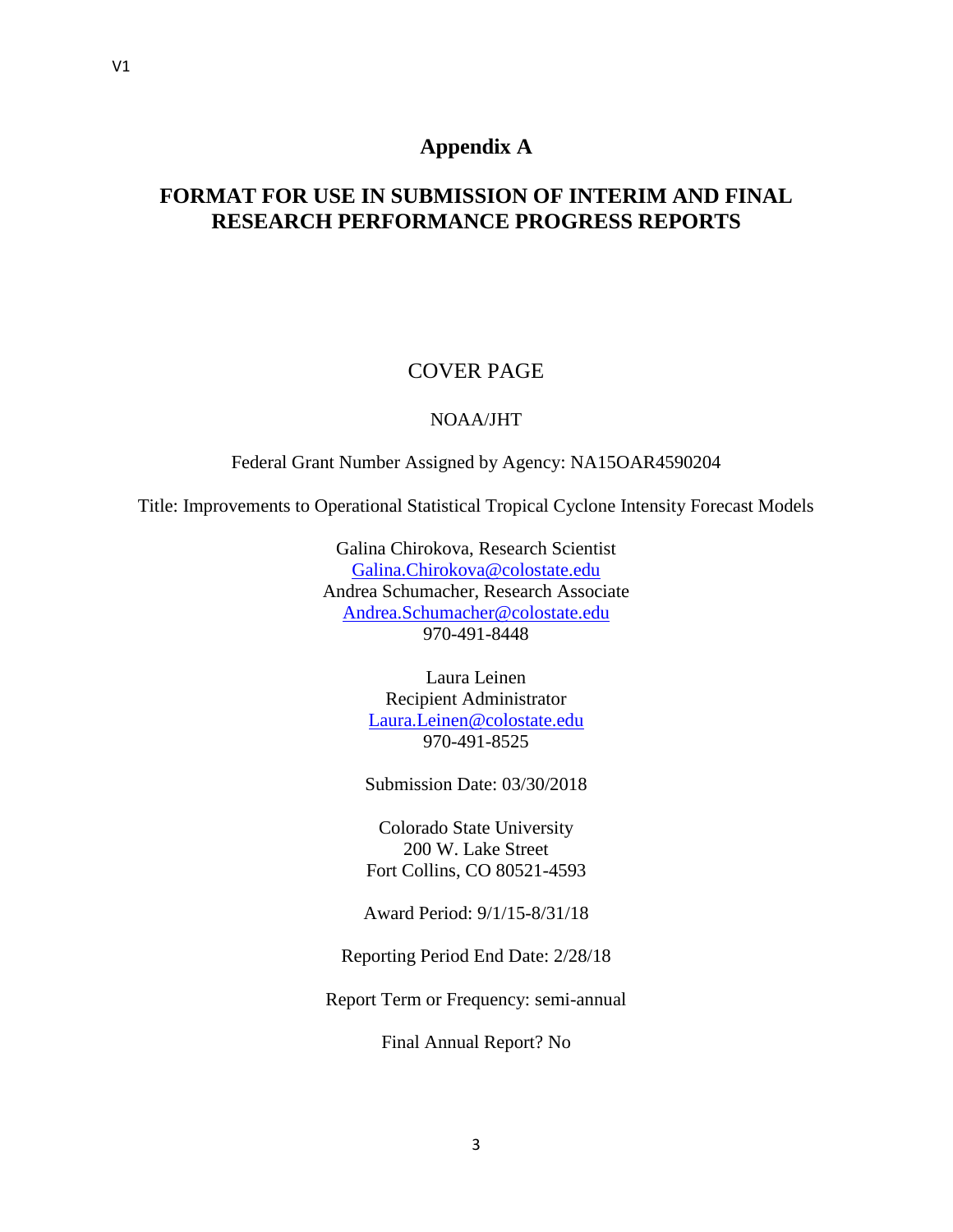#### 1. ACCOMPLISHMENTS

Summary of the project accomplishments for the 3 main project tasks:

1) **Replace in SHIPS and LGEM weekly 1° resolution SSTs with daily 0.25° resolution SSTs.**  These changes were designed to improve forecast performance and set the stage for including upper-ocean data to explicitly account for SST cooling. The software for pre-processing daily Reynolds SST (DSST) data was developed and modifications to the model to add the option to use either weekly SST (RSST) or DSST were completed. A new module was added to SHIPS/LGEM to handle the selection of SST and ocean heat content (OHC) data and that module was implemented in the 2016 version of SHIPS on WCOSS. Changes for this task were incorporated into the 2016 version of SHIPS and retrospective and parallel runs with daily SST and verification have been completed. The code to generate global and regional DSST, the modified SHIPS/LGEM, and verification results have been provided to NHC for evaluation. Statistical tests were performed and demonstrated that DSST is very noisy compared to RSST. It was also found that using temporally or spatially averaged DSST produces better improvement to SHIPS and LGEM forecasts, as compared to DSST. The updated real-time processing for DSST data and the updated database of 1982 - 2017 DSST data were provided to NHC, and will be used for operational runs and to include DSST in the SHIPS predictors' database. The spatially-averaged DSST (DSTA) will be implemented in the operational versions of SHIPS and LGEM on WCOSS for 2018.

2) **Add to SHIPS/LGEM a physical mechanism to account for storm-induced SST cooling.** Lin et al. (2013) and Price (2009) have demonstrated that the use of tropical cyclone- (TC) cooled SST instead of SST to calculate the storm maximum potential intensity (MPI) produces a more realistic upper intensity bound estimate and that the ocean temperature vertically-averaged from the surface to the depth of TCinduced mixing is a more robust metric of the SST cooling effect than the OHC. The algorithm for estimating the depth-averaged temperature (DAVT) assuming constant and variable mixing depth from the OHC data available in real-time has been developed and incorporated into the SHIPS and LGEM processing scripts. The option to use either SST or DAVT has been added to both SHIPS and LGEM. It was found that the results of using DAVT in SHIPS and LGEM are not as good as expected to the large extend due to poor quality of input data. The available ocean data that include SST, mixed-layer depth (DML), and depths of 26° and 20° isotherms (D26 and D20), do not provide enough information to accurately estimate DAVT. The OHC, the subsurface ocean data, and the corresponding climatologies were completely re-derived from full ocean profiles to obtain an input dataset (the Extended OHC, EOHC) that allows for the accurate calculation of DAVT. The dependent tests demonstrated improved SHIPS and LGEM forecasts with using re-derived data. The OHC data from EOHC dataset were also found beneficial for SHIPS, LGEM, and RII, and will be used with the operational 2018 version of SHIPS on WCOSS. The final version of the algorithm to use DAVT with variable mixing depth and final regression coefficients will be derived using the 2018 version of SHIPS/LGEM to allow direct comparison of the experimental version with the operational version during 2018 Atlantic and East Pacific hurricane seasons. It is planned to run SHIPS with DAVT in quasi-production on WCOSS for 2018.

3) **Add forecasts of TC structure (wind radii and MSLP) to SHIPS/LGEM.** A statisticaldynamical method to predict TC wind structure (Decay SHIPS Wind Radii, DSWR) in terms of wind radii has been developed and has been running in real-time at CIRA since August 2016. The basis for TC size variations is developed from an infrared satellite-based record of TC size (Knaff et al. 2014), which is homogenously calculated from a 1996-2012 sample. The change in TC size is predicted using a statistical-dynamical approach where predictors are based on environmental diagnostics derived from global model forecasts and observed storm conditions. Once the TC size has been predicted, the forecast intensity and track are used along with a parametric wind model to estimate the resulting wind radii following Knaff et al. (2017). The DSWR code and verification for 2017 was completed and results were provided to NHC and JTWC. DSWR was transitioned to operations at the Joint Typhoon Warning Center (JTWC) in September, 2017. It is planned to run DSWR in quasi-production at WCOSS for the 2018 Atlantic Hurricane season.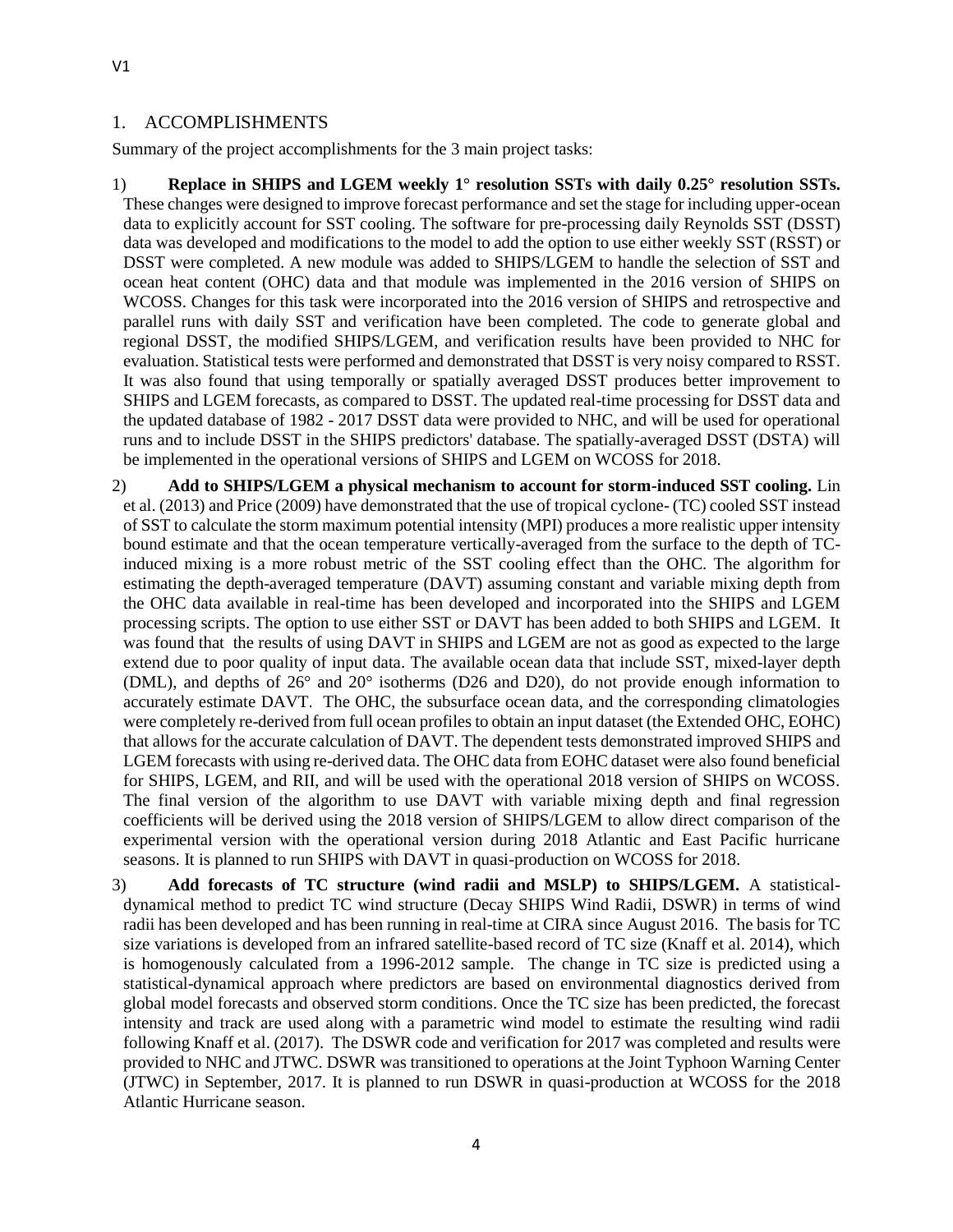What were the major proposed **goals, objectives, and tasks** of this project, and what was accomplished this period under each task? (a table of planned vs. actuals is recommended as a function of each task identified in the funded proposal)

| Goals, Objectives,<br><b>Tasks</b> | Planned: Sep 2017 – Feb 2018   | Actual: Sep 2017 - Feb 2018                     |
|------------------------------------|--------------------------------|-------------------------------------------------|
|                                    |                                |                                                 |
| Modify SHIPS and                   | Update DSST database and       | The DSST database was updated to account for    |
| LGEM to use $0.25^{\circ}$         | software and provide final     | the new data format and provided to NHC         |
| daily Reynolds SST                 | software and data to NHC.      | together with the updated SHIPS and software    |
|                                    |                                | for processing DSST in real-time.               |
| Modify SHIPS and                   | Derive<br>data<br>ocean<br>new | A comprehensive dataset of OHC, DML, and        |
| LGEM models to use                 | including OHC and subsurface   | subsurface ocean data was derived from the      |
| <b>DAVT</b>                        | data to obtain a dataset that  | full ocean profiles. The dependent sample       |
|                                    | deriving<br>allows<br>accurate | testing demonstrated that the new data provide  |
|                                    | DAVT,<br>and<br>complete       | better improvement to SHIPS and LGEM            |
|                                    | depended sample tests with the | forecasts. In addition updated OHC proved to    |
|                                    | updated data.                  | be beneficial for SHIPS, LGEM, and RII and      |
|                                    |                                | will be used in the 2018 operational version of |
|                                    |                                | SHIPS.                                          |
| Add forecasts of TC                | Complete verification for 2017 | Verification for 2017 was completed and the     |
| structure (wind radii              | and provided updated software  | results were provided to NHC and JTWC.          |
| and MSLP) to                       | to NHC and JTWC.               | DSWR was transitioned to operations at JTWC     |
| SHIPS/LGEM                         |                                | in September 2017. It is planned to run DSWR    |
|                                    |                                | in quasi-production on WCOSS from 2018          |
|                                    |                                | Atlantic Hurricane season.                      |

Are the proposed project tasks **on schedule**? What is the cumulative percent toward completion of each task and the due dates? (table recommended)

| Task                                                                        | Cumulative percent towards | Due Date | On schedule |
|-----------------------------------------------------------------------------|----------------------------|----------|-------------|
|                                                                             | completion and due dates   |          | (yes/no)    |
| Modify SHIPS and LGEM<br>models to use $0.25^{\circ}$ daily<br>Reynolds SST | 100\%                      | Feb 2017 | Yes         |
| Modify SHIPS and LGEM<br>models to use DAVT                                 | 90%                        | Aug 2018 | Yes         |
| Add forecasts of TC structure<br>(wind radii and MSLP) to<br>SHIPS/LGEM     | 100\%                      | Feb 2017 | Yes         |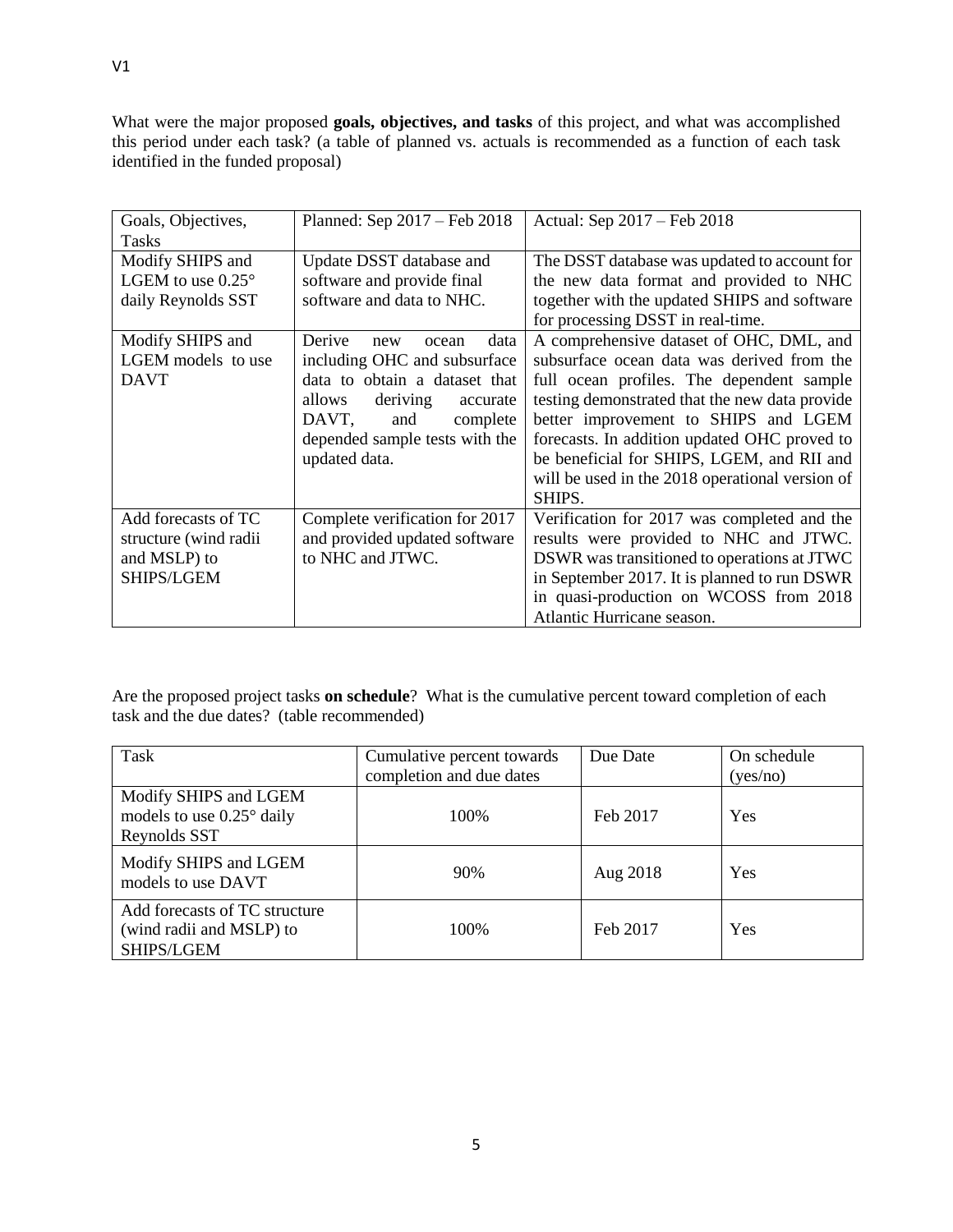What were the major completed **milestones** this period, and how do they compare to your proposed milestones? (planned vs. actuals table recommended)

| Milestone                                                 | Completed vs proposed                            |
|-----------------------------------------------------------|--------------------------------------------------|
| Updated DSST database and software to account for         | DSST software and database were updated as       |
| the changed format of the input data                      | planned and provided to NHC                      |
| Re-derive ocean dataset required for producing accurate   | That was additional task requested by NHC based  |
| estimates of DAVT                                         | on the results of previous testing. The task was |
|                                                           | completed as planned and the updated software    |
|                                                           | and databases were provided to NHC               |
| Complete SHIPS verification by comparing the intensity    | Verification of 2017 DSWR was completed as       |
| forecasts against the final NHC best track, and size      | planned and the results were provided to NHC and |
| parameters against the final wind radii in the best track | JTWC. Verification of SHIPS with DAVT will be    |
|                                                           | completed by August 2018, using 2018 version of  |
|                                                           | SHIPS, as planned.                               |

Detailed description of the work completed for each milestone since the last report is presented below. Some milestones were updated to include additional testing for DAVT and changed datasets. The original milestones are expected to be completed by the end of NCE as planned.

**Milestone: updated DSST database and software to account for the changed format of the input data.**  The format of the DSST data was changed in April 2017 from NetCDF3 to compressed NetCDF4. The software for processing DSST was updated to account for that change. The full 1982 - 2017 database of DSST was updated to ensure that it contains exactly the same data that are available in the updated DSST archive on https://www.ncei.noaa.gov/data/sea-surface-temperature-optimum-interpolation/access/. The updated database and software were provided to NHC. The data will be included in SHIPS developmental database and the software will be used to generate at NHC DSST in SHIPS format that will be used for the 2018 operational versions of SHIPS and LGEM.

**Milestone: Re-derive ocean dataset required for producing accurate estimates of DAVT.** Testing of SHIPS and LGEM with DAVT completed at the earlier stages of this project demonstrated that DAVT does not provide the expected forecast improvement. It was found that the available ocean data that include SST, mixed-layer depth (DML), and depths of 26° and 20° isotherms (D26 and D20), do not provide enough information to accurately estimate DAVT. NHC requested that ocean data be completely re-derived from the full NCODA ocean profiles available at ftp://usgodae.org/pub/outgoing/fnmoc/models/glb\_ocn/. The OHC, the subsurface ocean data, and the corresponding climatologies were completely re-derived from full ocean profiles to obtain an input dataset that allows for the accurate calculation of DAVT. The new dataset includes, DML, OHC, OHC relative to 20° isotherm, depth of all isotherms from 16° to 32°, as well as the maximum temperature (Tmax) at each point to capture temperature inversions, and the depth of the ocean and the temperature of the lowest available level in each profile. These additional points allow for a very accurate estimation of DAVT. Figure 1 shows the  $R^2$  (upper) and Yerr (lower) percent improvement for the dependent tests for the Atlantic (left) and east Pacific (right), showing that use of DAVT results in SHIPS forecast improvement at all forecast times. The global re-derived ocean data together with the software for generating these data in real-time were provided to NHC. The dependent sample tests of SHIPS and LGEM with DAVT estimated from re-derived data demonstrated much better forecast improvement compared to earlier results which used DAVT estimated from just 4 points, SST, DML, D26, and D20. The best results are obtained when using DAVT assuming constant mixing depth of 80 m or variables DAVT, which is consistent with the previous results (i.e. Lin et al. (2013) and Price (2009))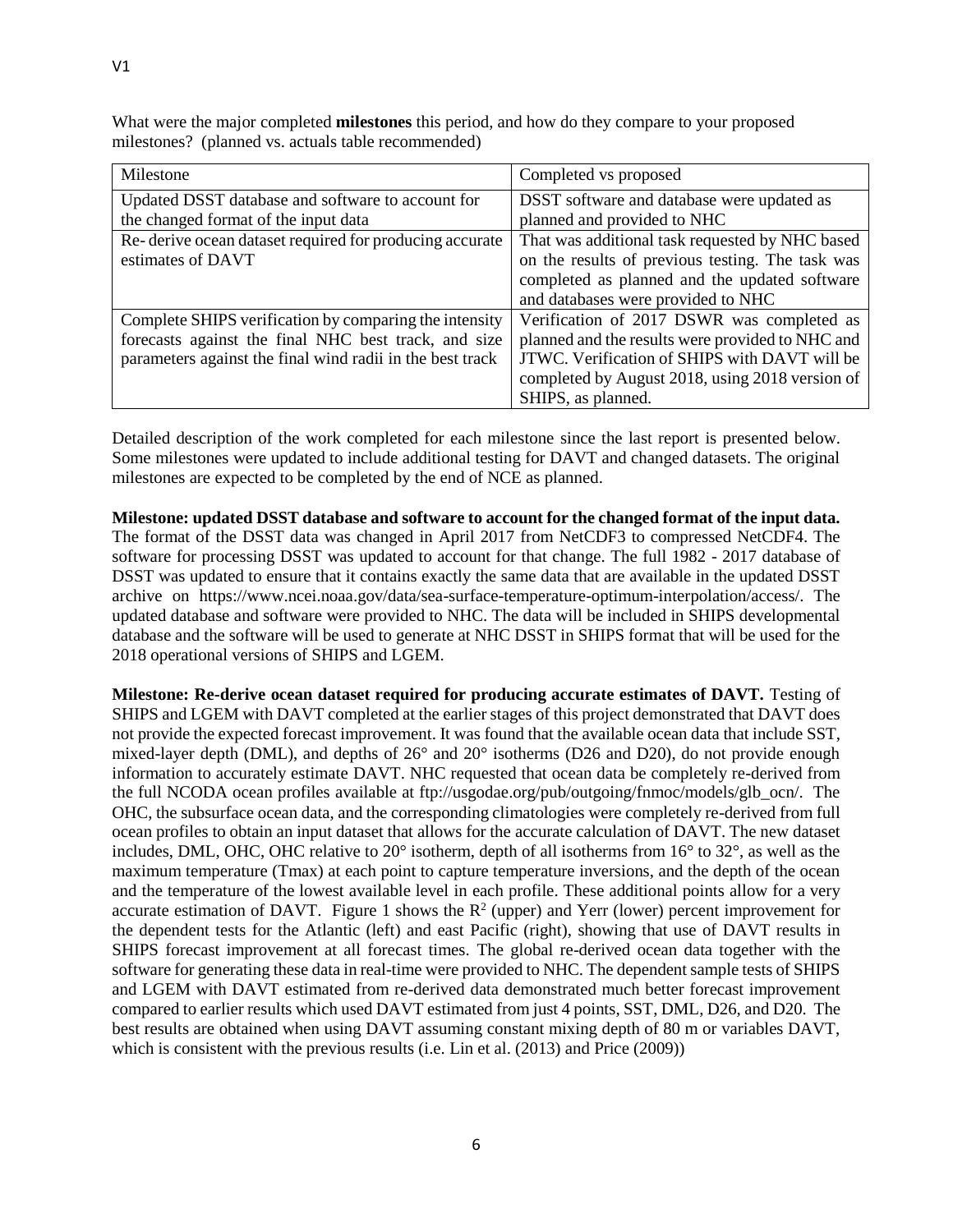V1



Figure 1. Upper left:  $R^2$  percent improvement for SHIPS/LGEM dependent tests for the Atlantic with weekly *SST replaced by DAVT. Black horizontal line is the baseline daily SST (RSST), green line - DAVT assuming constant mixing depth of 50 m (NT10), blue line - same for constant mixing depth of 80 m, red line - 125 m, and purple line - assuming variable mixing depth based on the "ocean age". Lower left: same for east Pacific. Upper right: same for Yerr for the Atlantic, and lower right: same for Yerr for the east Pacific.*

**Milestone: Complete SHIPS verification by comparing the intensity forecasts against the final NHC best track, and size parameters against the final wind radii in the best track.** Verification of DSWR for 2017 was completed and provided to NHC and JTWC. It was found that in the Atlantic DSWP performs similar to other methods and is high-biased. In the east Pacific DSWR is skillful relative to DRCL for 2017. The biases in both east and west Pacific are very low. In addition, it was found that DSWR improves the multi-model wind radii consensus, RVCN that includes GFS (AHNI), HWRF (HHFI), and ECMWF (EMXI). DSWR provided either improvements or no degradation to RVCN when added as a member for all basins and all wind radii thresholds. Figure 2 shows MAE for 2017 RVCN consensus wind radii forecasts with and without using DSWR. The DSWR was transitioned to operations at JTWC in September 2017. It is planned to run DSWR in quasi-production at NHC on WCOSS for the 2018 Atlantic Hurricane season. SHIPS and LGEM verification with final modifications will be completed in the next reporting period using 2018 versions of SHIPS and LGEM to allow for direct comparison with the operational versions of the models.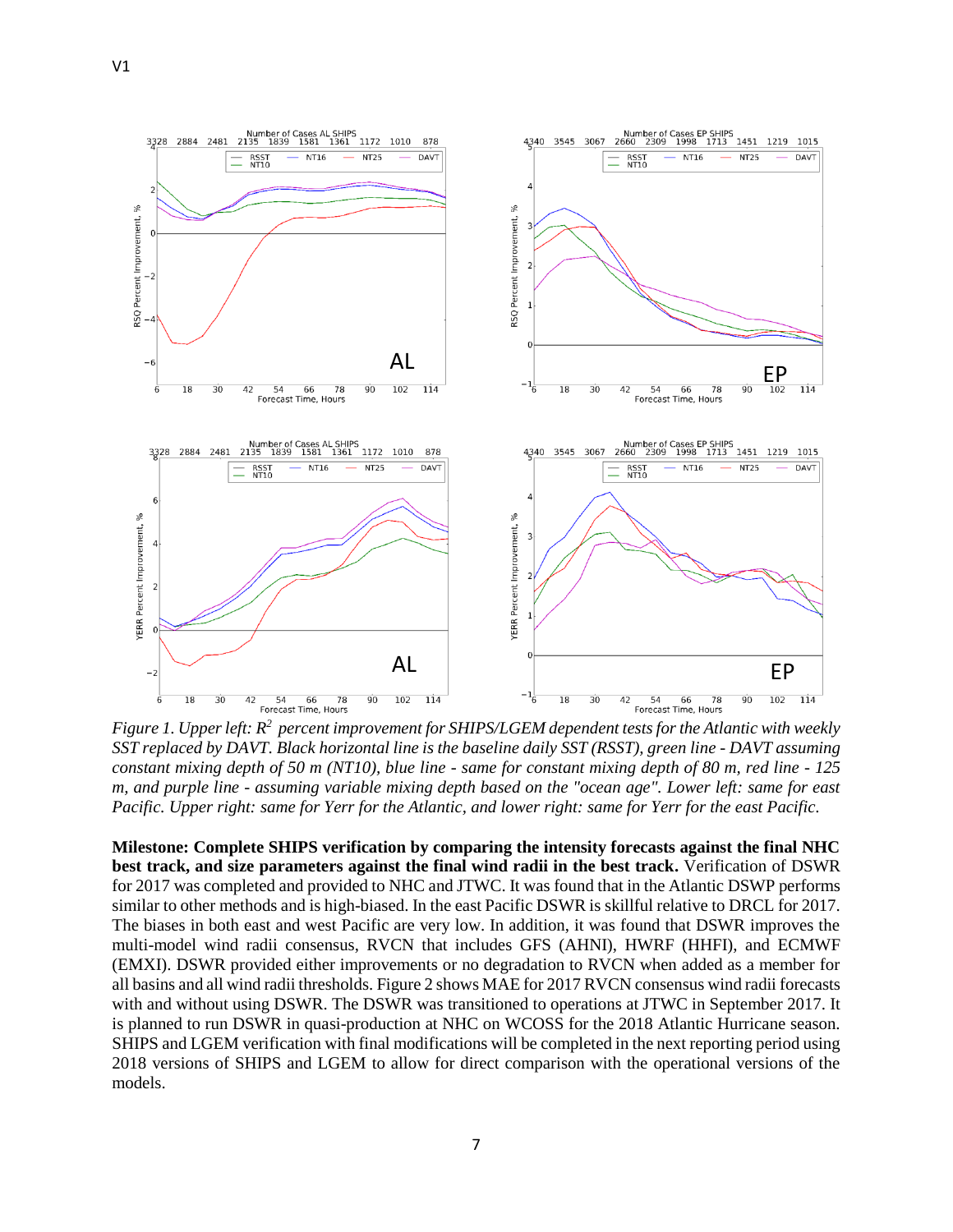

*Figure 2: RVCN MAE (Left) for the Atlantic and (Right) East Pacific basin. RVCN included HWRF, GFS, and ECMWF. Solid bars show runs without DSWR and dashed bars show runs with DSWR.* 

#### **What opportunities for training and professional development has the project provided?**

People working on the project obtained increased knowledge and skills in the development of statistical models. Project PIs, Galina Chirokova (in 2016, 2017, and 2018), Andrea Schumacher (in 2017) and Collaborator, John Knaff (in 2016) participated in the TCORF/IHC conferences. There were no training activities during the reporting period.

#### **How were the results disseminated to communities of interest?**

1) The project results were presented at the IHC in 2016, 2017, and 2018) The IHC presentations and previous project reports are available online at [http://www.nhc.noaa.gov/jht/15-17\\_proj.php?large](http://www.nhc.noaa.gov/jht/15-17_proj.php?large). Additional details about the project were communicated to NHC points of contact, Dan Brown, Lixion Avila, and Chris Landsea.

2) Real-time DSWR (2016 and 2017) and SHIPS/LGEM with DSST (2016) forecasts were also provided to NHC POCs via an ftp server per NHC's request.

3) Verification of 2016 retrospective runs with DSST and dependent test with DAVT were provided to NHC.

3) The DSWR code has been provided to NHC and Naval Research Laboratory (NRL), Monterey for implementation at JTWC. The DSWR was transitioned to operations at JTWC in September, 2017.

4) The 2017 SHIPS/LGEM code updated to use RSST, DSST, or DAVT was provided to NHC. The changes will be implemented in the 2018 operational version of SHIPS.

5) The global and regional DSST and the new EOHC ocean data together with the software for creating and reading historical and real-time DSST and EOHC data were provided to NHC. The updated database of DSST, OHC, and ocean data will be included in the SHIPS developmental database, and should eventually replace the RSST and the old OHC data. The software for generating real-time DSST and OHC data will be used to generate data for the operational 2018 SHIPS and LGEM.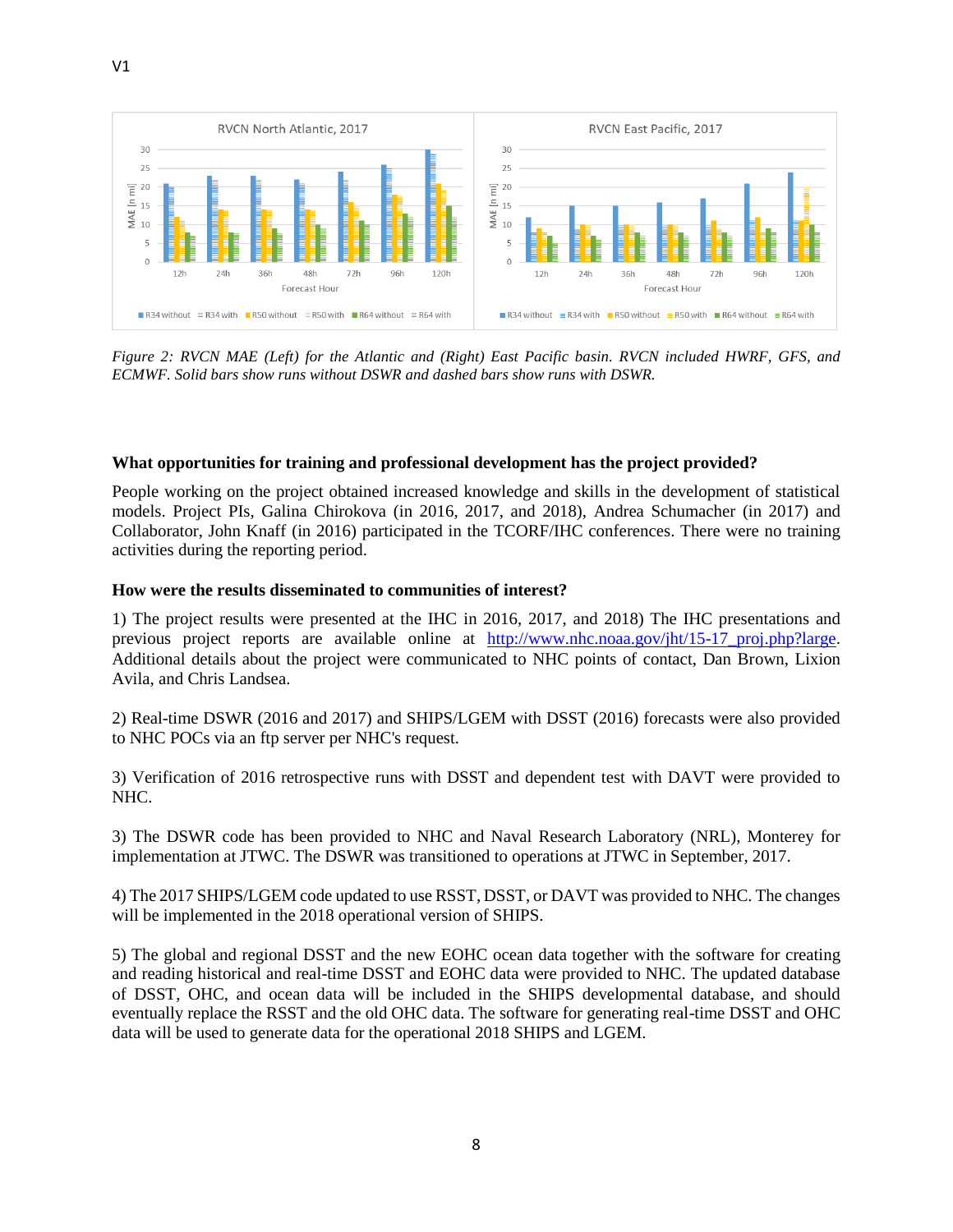6) The updated climatology of DSST, OHC, D20, D26, DML, and all other variables included in the EOHC dataset, as well as the software for updating, reading, and including that climatology into SHIPS developmental database was provided to NHC.

## **What do you plan to do during the next reporting period to accomplish the goals and objectives?**

During the next reporting period we plan to conduct retrospective runs and verification of the experimental version of the 2018 SHIPS/LGEM with DAVT assuming either constant or variable mixing depth. In addition, final adjustments and modifications to the code will be implemented based on the results of the retrospective runs. We will further work with JHT and NHC TSB staff to implement experimental versions of SHIPS/LGEM and DSWR on quasi-production on WCOSS for the 2018 season and/or will implement parallel runs at CIRA.

# 2. PRODUCTS

What were the major completed **products or deliverables** this period, and how do they compare to your proposed deliverables? (planned vs. actuals table recommended)

| Product/Deliverable                                                                                | Actual                     |
|----------------------------------------------------------------------------------------------------|----------------------------|
| 2017 SHIPS/LGEM code modified to work with<br>RSST, DSST, and DAVT                                 | Provided to NHC as planned |
| Updated DSST database in SHIPS format for<br>global and regional files for 1982 - 2017             | Provided to NHC as planned |
| Verification of SHIPS/LGEM dependent tests with<br>the re-derived DAVT                             | Provided to NHC as planned |
| New dataset of the OHC and subsurface ocean data<br>for $2006 - 2017$                              | Provided to NHC as planned |
| Updated climatology for DSST, OHC, MLD, and<br>depths of $16^{\circ}$ (D16) - d32° (D20) isotherms | Provided to NHC as planned |
| Updated software for processing DSST and EOHC<br>climatology                                       | Provided to NHC as planned |
| Software for real-time processing of DSST and<br><b>EOHC</b> data                                  | Provided to NHC as planned |
| Verification of DSWR runs                                                                          | Provided to NHC as planned |

# **What has the project produced?**

**-publications, conference papers, and presentations\*;**

#### **Presentations**:

- Chirokova G., J. Kaplan, and J. Knaff, 2018: Improvements to Operational Statistical Tropical Cyclone Intensity Forecast Models Using Wind Structure and Eye Predictors. *2018 Tropical Cyclone Operations and Research Forum (TCORF)/71th Interdepartmental Hurricane Conference (IHC), 13- 15 March, 2018, Miami, Florida.* The presentation will be available online at [http://www.nhc.noaa.gov/jht/15-17\\_proj.php?large](http://www.nhc.noaa.gov/jht/15-17_proj.php?large).
- Schumacher A., G. Chirokova, J. Knaff, and M. DeMaria, 2018: Improvements to Operational Statistical Tropical Cyclone Intensity Forecast Models. 98th AMS Annual Meeting / 22nd Conference on Satellite Meteorology and Oceanography, 7 - 11 January 2018, Austin Texas

V1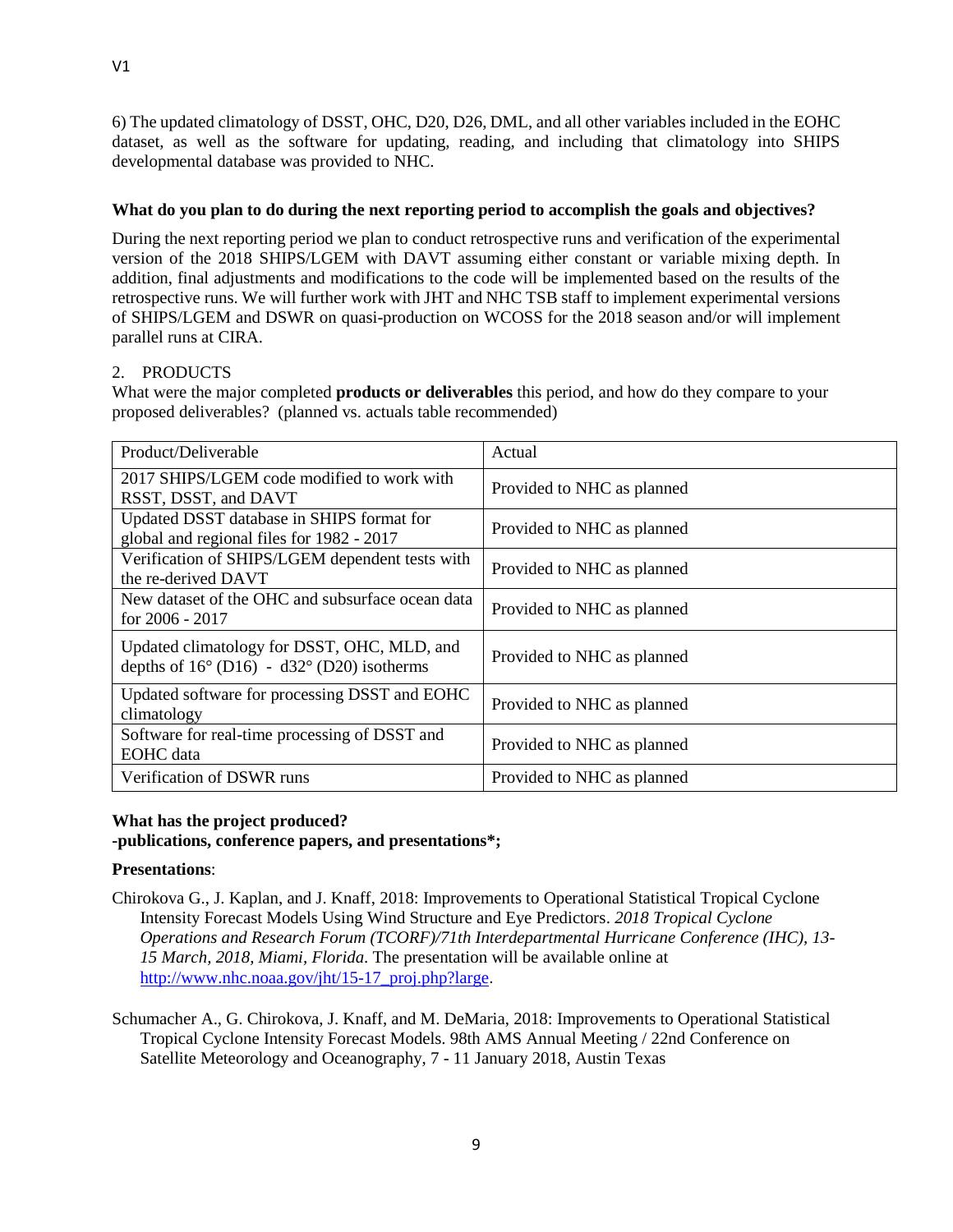**Publication:** A manuscript detailing the statistical-dynamical method to predict tropical cyclone wind structure in terms of wind radii method, its independent performance in 2014 and 2015, and how it may contribute to the wind radii consensus has been published in Weather and Forecasting.

Knaff, J., C. Sampson, and G. Chirokova, 2017: A global statistical–dynamical tropical cyclone wind radii forecast scheme. *Wea. Forecasting*, **32**, 629–644, doi: 10.1175/WAF-D-16-0168.1.

Highlights of that paper suggest:

- 1. This method (DSWR) is a competitive method for predicting the wind radii, even if the SHIPS forecasts of intensity and track are used for wind radii estimates.
- 2. That its inclusion in a simple wind radii consensus (RVCN), results in no degradation, and, in most cases, improves the consensus forecasts.
- 3. That the predictors related to mid-level moisture  $(+)$ , initial size  $(-)$ , storm latitude  $(+)$ , 200 hPa divergence (+) are best related to changes in TC size, the sign of the relationships is shown in parentheses.

## **-website(s) or other Internet site(s);**

• The real-time DSRW forecasts are available at<ftp://rammftp.cira.colostate.edu/knaff/DSWR/>

#### **-technologies or techniques;**

- Improved (lower biased) TC vortex model for wind radii.
- Method to estimate DAVT from limited, yet routinely measured ocean parameters.

#### **-inventions, patent applications, and/or licenses; and**

None

**-other products, such as data or databases, physical collections, audio or video products, software, models, educational aids or curricula, instruments or equipment, research material, interventions (e.g., clinical or educational), or new business creation.**

- New improved EOHC dataset that includes OHC and other subsurface ocean data. EOHC dataset includes both global and regional files.
- Database of DSST data converted to SHIPS input format. The database includes both global and regional files.
- Updated climatology of DSST, OHC, MDL, D16 D32, based on the EOHC data for 2005 2017
- Database of NCODA OHC, D16 D32, OHC20, and MLD converted to SHIPS input format. The database includes both global and regional files.

\*For **publications**, please include a full reference and digital object identifier (DOI;

http://www.apastyle.org/learn/faqs/what-is-doi.aspx) and attach all publications and presentations on this project from this reporting period to the progress report, or include web links to on-line versions. Within your publications and presentations, please include language crediting the appropriate NOAA/OAR organization and program (e.g., NOAA/OAR/OWAQ and the U.S. Weather Research Program; or NOAA/OAR/NSSL and the VORTEX-SE program) for financially supporting your project. Suggested language is as follows:

"This material is based upon work supported by the U.S. Weather Research Program within NOAA/OAR Office of Weather and Air Quality under Grant No. XXXXXXX."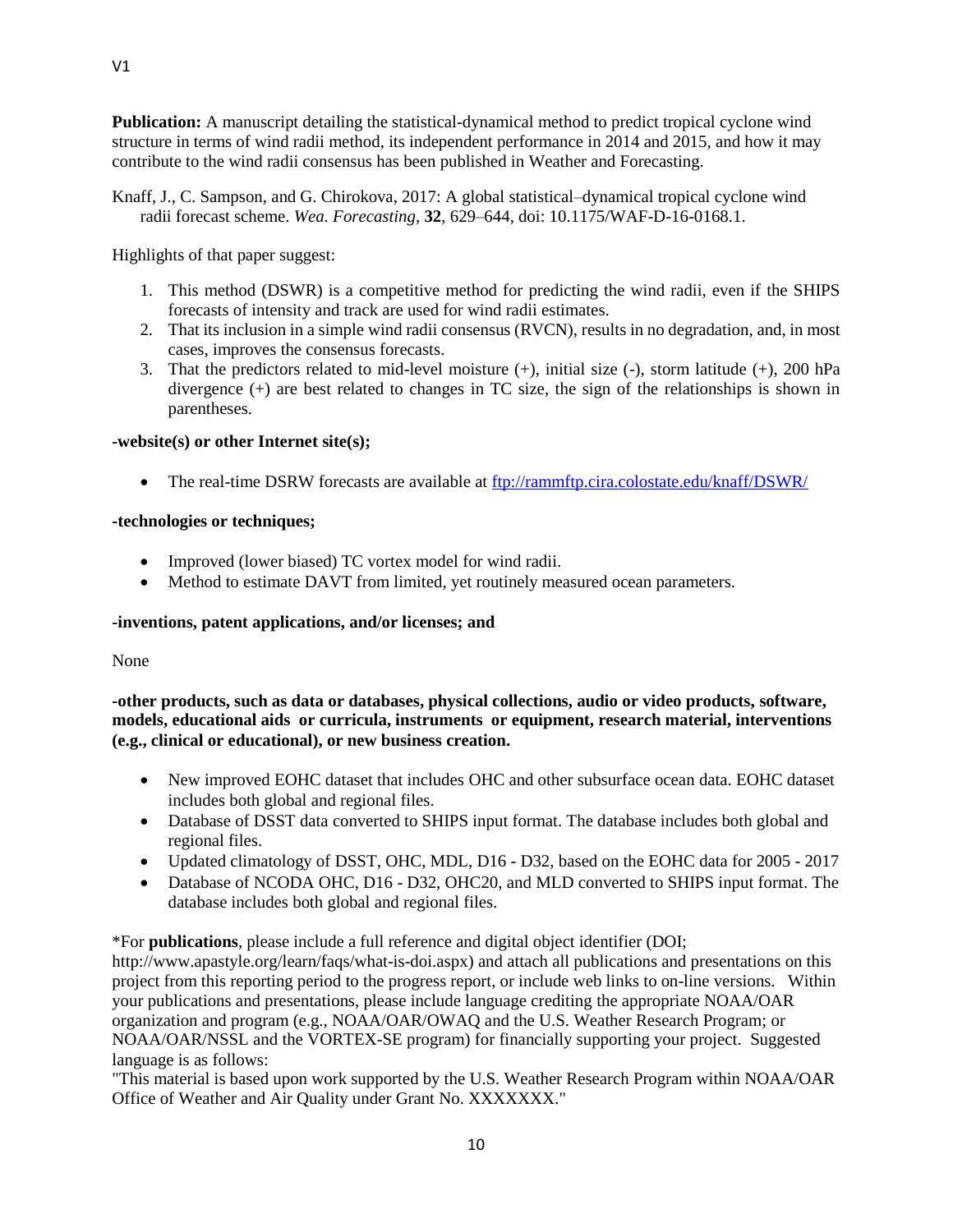## 3. PARTICIPANTS & OTHER COLLABORATING ORGANIZATIONS

### **What individuals have worked on this project?**

Galina Chirokova, John Knaff, Andrea Schumacher, Robert DeMaria, Jack Dostalek

#### **Has there been a change in the PD/PI(s) or senior/key personnel since the last reporting period?**

No

#### **What other organizations have been involved as partners? Have other collaborators or contacts been involved?**

NHC points of contact have been involved. Also, work for this project has been coordinated with NHC TSB branch.

4. IMPACT

#### **What was the impact on the development of the principal discipline(s) of the project?**

The project addresses program priorities NHC-1/JTWC- 1, NHC-13/JTWC- 10, and NHC-

17/JTWC-13. The results of this project will first provide improved statistical-dynamical guidance for TC intensity. These intensity guidance techniques are routinely used operationally at NHC and JTWC to forecast TC intensity. Secondly this project developed a new statistical-dynamical forecast guidance for TC structure (i.e., wind radii) that appears somewhat independent to NWP guidance, making it a nice addition to wind radii consensus methods.

#### **What was the impact on other disciplines?**

The results of this project should allow for improved operational TC intensity and structure forecasts that are important for other agencies and general public. Improvements in these capabilities may also lead to other high priority forecasts (e.g., storm surge watch/warnings, wave forecasts) and decisions (e.g., evacuations, ship routing).

#### **What was the impact on the development of human resources?**

Nothing to report

**What was the impact on teaching and educational experiences?** Nothing to report

# **What was the impact on physical, institutional, and information resources that form infrastructure?**

Nothing to report

#### **What was the impact on technology transfer?**

Methods developed at CIRA, if approved by the JHT, will transition to NHC operations. Examples include DAVT calculations assuming constant or variable storm-induced mixing depth and a simple vortex model.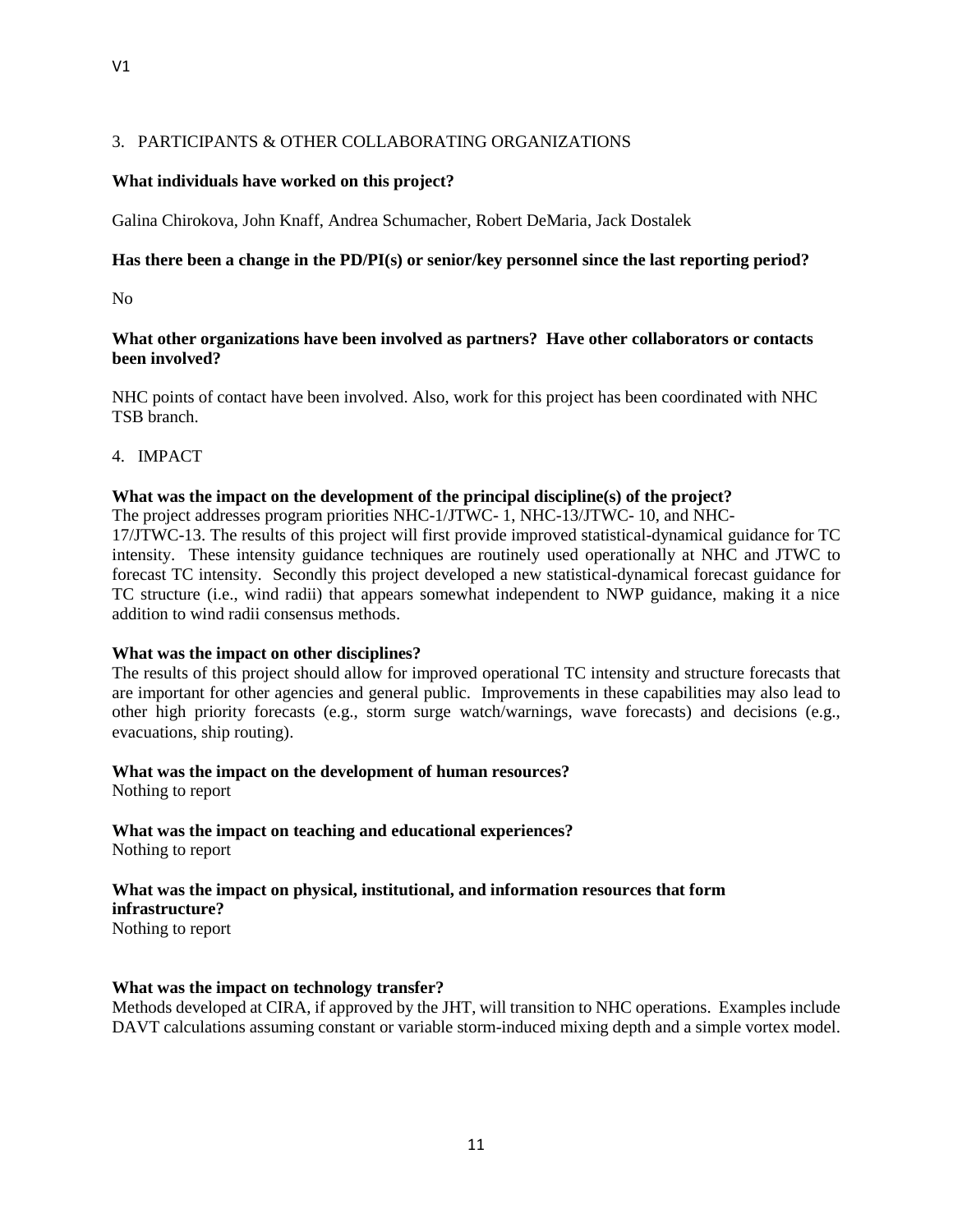#### **What was the impact on society beyond science and technology?**

The results of this project should allow for improved operational TC intensity forecasts that are important for other governmental agencies, industry, and general public. These efforts significantly contribute to NOAA's goal of a *Weather-Ready Nation*.

#### **What percentage of the award's budget was spent in a foreign country(ies)?** None

#### 5. CHANGES/PROBLEMS

Describe the following:

#### **-Changes in approach and reasons for the change.**

It was found that the available ocean data that include SST, mixed-layer depth (DML), and depths of 26° and 20° isotherms (D26 and D20), do not provide enough information to accurately estimate DAVT. NHC requested that ocean data be completely re-derived from the full NCODA ocean profiles available at ftp://usgodae.org/pub/outgoing/fnmoc/models/glb\_ocn/. The ocean data were re-derived, and the new EOHC dataset was developed using subsurface ocean data from full ocean profiles. The DAVT estimated from re-derived data provides improvement to the SHIPS/LGEM forecasts. In addition, OHC data from the EOHC dataset will be implemented in the 2018 operational version of SHIPS, LGEM, and RII.

#### **-Actual or anticipated problems or delays and actions or plans to resolve them.**

A one-year NCE for the project was requested and approved by NOAA. The extension is used to complete additional testing and provide to NHC the final updated version of the developed software and databases, as well as final verification results. Additional milestones required to produce new datasets and conduct additional testing were completed in this reporting period. The remaining project milestones are expected to be completed by August 2018.

**-Changes that had a significant impact on expenditures.**

None

**-Change of primary performance site location from that originally proposed.** None

6. SPECIAL REPORTING REQUIREMENTS

**Report on any special reporting requirements here (see previous instruction #3). If there are none, state so.**

#### **- Your assessment of the project's Readiness Level (current and at the start of project; see definitions in Appendix B)**

Start of the project: RL3 Current: RL6-7

**-If not already reported on in Section 1, please discuss: -- Transition to operations activities**

V1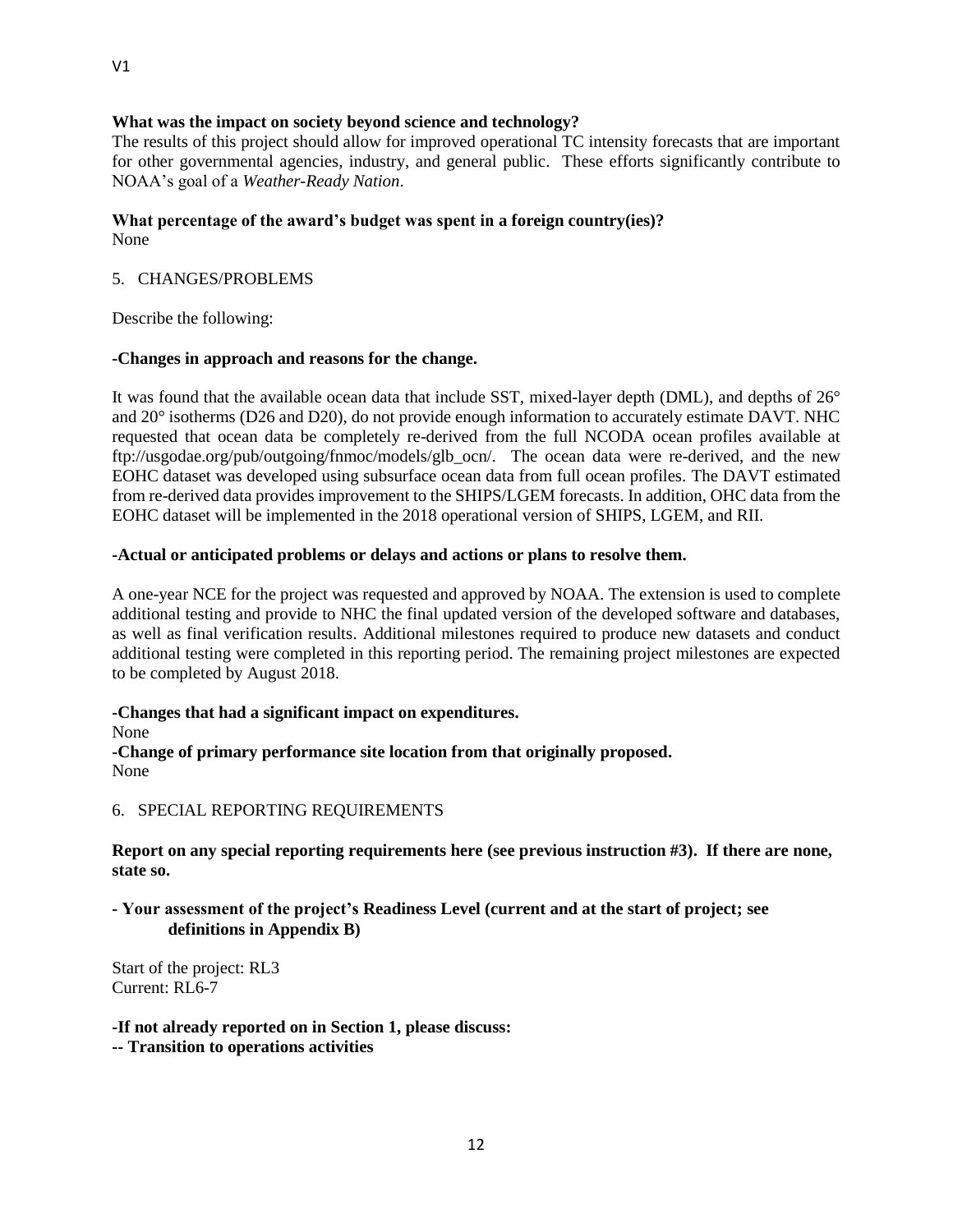The transition to operations for this project is scheduled after the end of NCE, in the spring of 2019, if accepted by NHC. The timing of the final transition will depend on the availability of NHC Technology and Science Branch (TSB) resources.

However, several items developed as part of this project were already transitioned to operations, including:

- Fixes to some minor computer bugs in the SHIPS/LGEM/RII processing that were identified in the course of this work were implemented in the 2016 operational version of the NHC guidance suite on WCOSS.

- The spatially-averaged DSST data and OHC data from the new EOHC dataset produced by this project will be implemented in the operational 2018 version of SHIPS and LGEM in the NHC guidance suite on WCOSS.

- The DSWR was transitioned to operations at JTWC in September, 2017.

## **-- Summary of testbed-related collaborations, activities, and outcomes (if it's a testbed project)**

1) Real-time forecasts of the TC-size estimates were made available via the CIRA ftp server, server at <ftp://rammftp.cira.colostate.edu/knaff/DSWR/> starting on the 18th of August. Past forecasts made in 2016 were also provided at this time.

2) Real-time SHIPS forecasts with DSST were made available via CIRA ftp server at [ftp://rammftp.cira.colostate.edu/chirokova/JHT\\_2015\\_2017/rt\\_demo/](ftp://rammftp.cira.colostate.edu/chirokova/JHT_2015_2017/rt_demo/) during 2016 Atlantic and East Pacific Hurricane seasons.

3) Verification of the retrospective SHIPS runs with DSST and parallel runs from 2016 season were provided to NHC

4) 2017 version of SHIPS modified to use DSST and DAVT was provided to NHC.

5) DSWR model was provided and tested on WCOSS for potential 2017 or 2018 quasi-prod production.

6) Updated database of DSST global and regional data from 1982 – 2017 in SHIPS format was provided to NHC

7) Re-derived EOHC global and regional datasets for 2005 - 2017 were provided to NHC

8) Updated NCODA-based climatology of DSST, OHC, MLD, D26, and D20 and all ocean variables included in the EOHC dataset was provided to NHC together with the software for creating and reading that climatology and adding climatological data to the SHIPS diagnostic files

9) Software for generating DSST and EOHC data in SHIPS format in real-time was provided to NHC and will be used to generate data for the operational 2018 versions of SHIPS and LGEM.

9) The possibility of including Decay SHIPS Wind Radii (DSWR) and MSLP estimates in operational Automated Tropical Cyclone Forecast System (ATCF) A-decks has been discussed with NHC points of contact (POCs). The implementation of DSWR in the operational A-decks for 2018 season will depend on the availability of NHC resources.

9) The possibility of implementing SHIPS with DAVT in the quasi-production version of SHIPS on WCOSS for 2018 seasons has been discussed with NHC POCs and NHC TSB staff. The implementation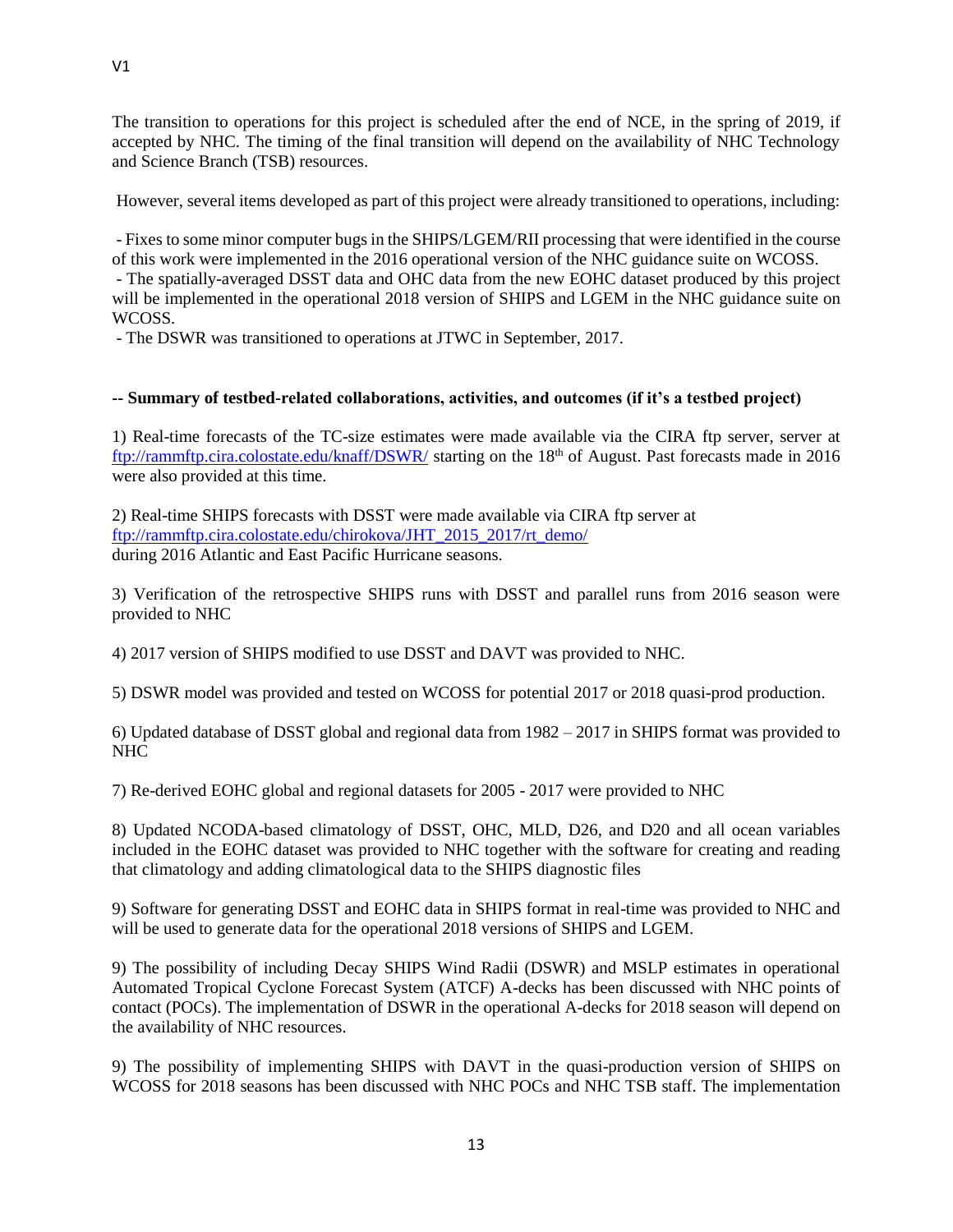of SHIPS with DAVT in the quasi-production for 2018 season will depend on the availability of NHC TSB resources.

# **-- Has the project been approved for testbed testing yet (if it's a testbed project)?**

Testing of SHIPS with DAVT and DSWR for this project is planned for the experimental quasi-production version of the NHC Guidance Suite on WCOSS during 2018 season. The implementation of the new products in the quasi-production for 2018 season will depend on the availability of NHC TSB resources.

## **-- What was transitioned to NOAA?**

The following software was transitioned to NOAA:

1) Some minor computer bugs in the SHIPS/LGEM/RII processing were identified in the course of this work, and were corrected in the 2016 operational version of the NHC guidance suite on WCOSS.

2) Software necessary for DSWR forecasts with updated coefficients were provided to NHC. The implementation of DSWR is planned (personal communication, Mark DeMaria) on quasi production for forecasting during the 2018 season, depending on the availability of NHC TSB resources

3) 2017 version of SHIPS model with the option to use both DSST and DAVT was provided to NHC. The new modifications will be implemented in the 2018 operational version of SHIPS and LGEM.

4) Updated database of DSST data (1982 - 2017) and newly derived EOHC data (2005 - 2017) were provided to NHC and will be included in the SHIPS developmental database

5) Updated climatology of DSST and ocean data, including IHC, D26, D20, and MLD climatology, as well as climatology of other variables included in the EOHC dataset and related software.

6) Software for generating real-time DSST and EOHC data that will be used to run 2018 operational versions of SHIPS, LGEM, and RII

7) DSWR model was transitioned to operations at JTWC in September, 2017

#### **Test Plans for USWRP-supported Testbed Projects**

*I. What concepts/techniques will be tested? What is the scope of testing (what will be tested, what won't be tested)?*

The following models will be tested:

- SHIPS/LGEM with DAVT assuming constant mixing depth
- SHIPS/LGEM with DAVT assuming variable mixing depth
- DSWR
- *II. How will they be tested? What tasks (processes and procedures) and activities will be performed, what preparatory work has to happen to make it ready for testing, and what will occur during the experimental testing?*

1) Tasks that will be performed during testing at CIRA:

- run scripts to receive operational SHIPS diagnostic files in real-time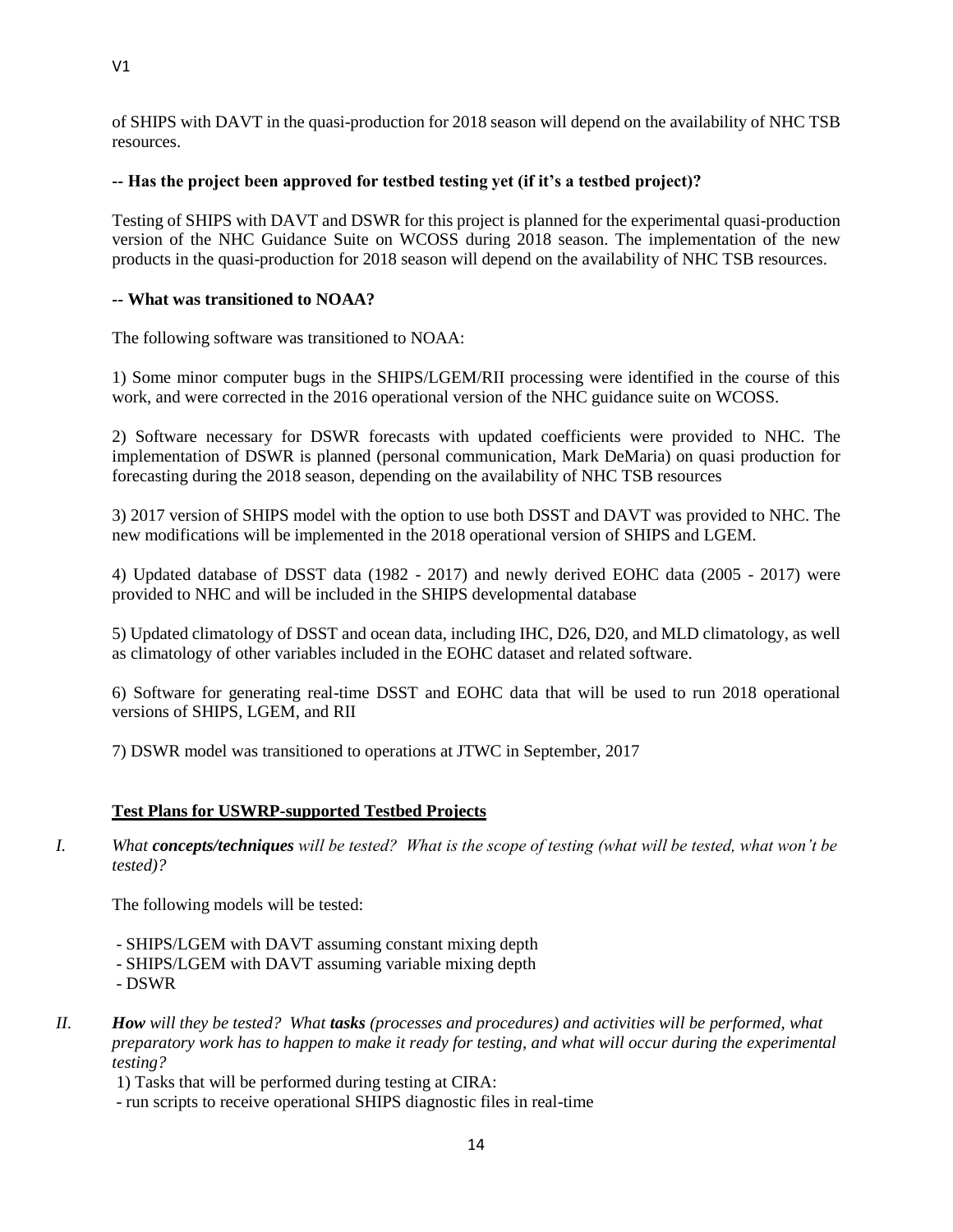- run scripts to add DAVT to the operational diagnostic files
- run the models
- save the model output and make it available to NHC and JTWC via ftp
- 2) Preparatory work:
- complete retrospective runs using 2018 version of SHIPS/LGEM
- derive updated coefficients for different version of SHIPS
- 3) During the testing:
- monitor model performance
- conduct post-season verification
- *III. When will it be tested? What are schedules and milestones for all tasks described in section II that need to occur leading up to testing, during testing, and after testing?* 
	- 1) When it will be tested:
	- During the 2018 Atlantic and East Pacific Hurricane seasons
	- 2) Schedules and Milestones:
	- Complete retrospective runs of modified SHIPS/LGEM (Oct 2017 June 2018)
	- Coordinate with TSB staff to implement parallel runs on quasi-production on WCOSS or implement them at CIRA (Jun 2018 - Aug 2018)
	- Complete post-season verification (Dec 2018 Jan 2019)
- *IV. Where will it be tested? Will it be done at the PI location or a NOAA location?* 1) If possible, the updated models will tested on quasi-production on WCOSS, depending on the availability of TSB resources.
	- 2) If parallel runs of experimental SHIPS/LGEM and DSWR cannot be implemented on quasiproduction, they will be implemented at CIRA.
- *V. Who are the key stakeholders involved in testing (PIs, testbed support staff, testbed manager, forecasters, etc.)? Briefly what are their roles and responsibilities?*
	- Stakeholders and Roles:
	- PIs: prepare model: provide code and data to NHC, conduct parallel runs at CIRA if needed
	- TSB staff and JHT support staff: if possible, implement updated models on quasi-production on WCOSS. Evaluate the new products and provide feedback.
	- JHT POCs: monitor the model performance and provide feedback to PIs
- *VI. What testing resources will be needed from each participant (hardware, software, data flow, internet connectivity, office space, video teleconferencing, etc.), and who will provide them?*  - The updates models require resources similar to the operational versions. Existing hardware and software will be used for testing on quasi-production on WCOSS and/or at CIRA.
- *VII. What are the test goals, performance measures, and success criteria that will need to be achieved at the end of testing to measure and demonstrate success and to advance Readiness Levels?*

# **1) Test goals:**

- Evaluate the performance of the updated and new models
- Compare experimental parallel runs with operational runs
- Provide testing results to NHC and JTWC and respond to feedback
- **2) Performance measures:**

- Model verification with the algorithms that are used to evaluate the performance of the operational models

#### **3) Success criteria:**

- Performance of the experimental models compared to the performance of the operational models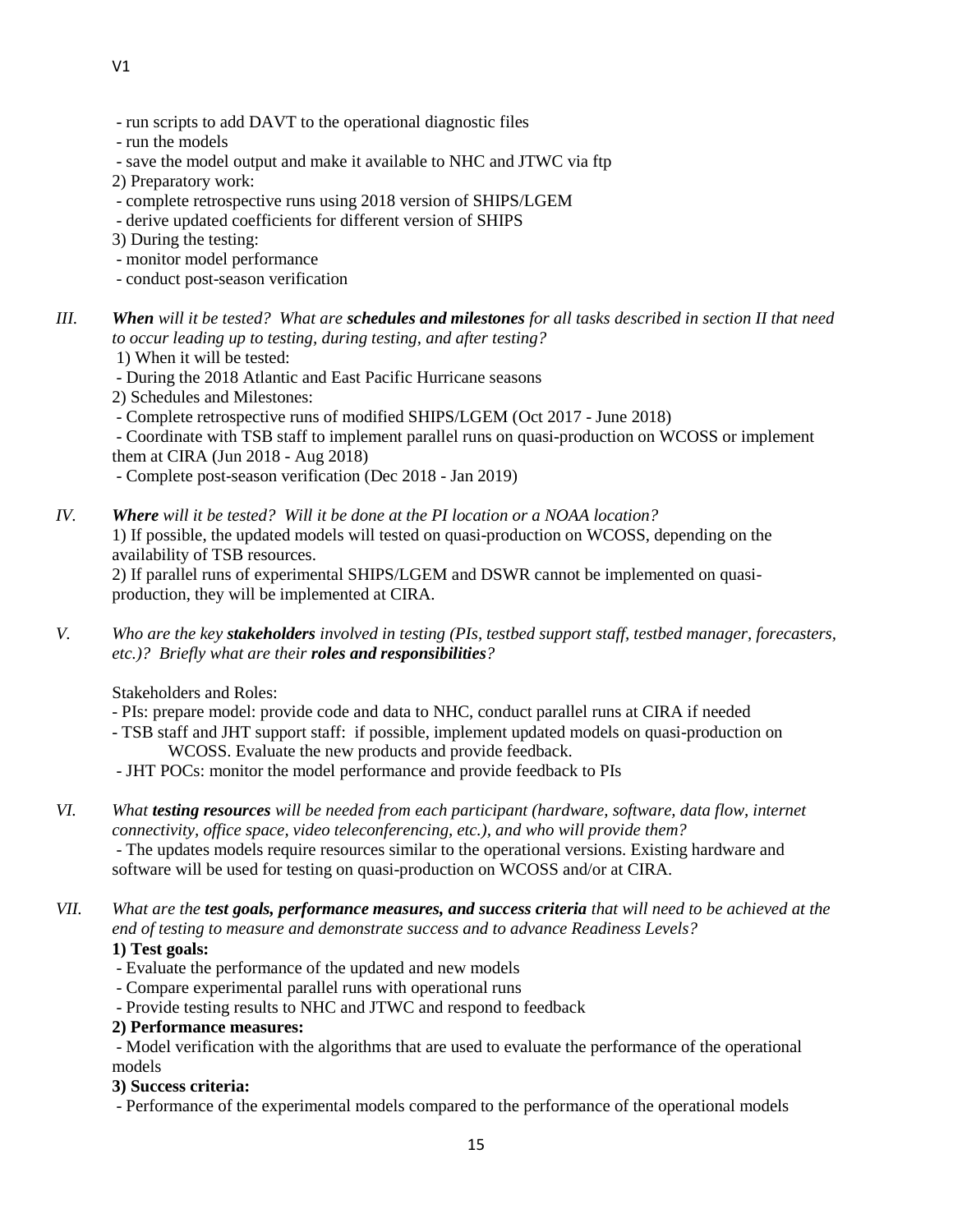## *VIII. How will testing results be documented? Describe what information will be included in the test results final report.*

Test results will be provided to NHC and JHT in the final project report and test results final report.

- 1) The documentation of the test results will include:
- the results of retrospective model verification
- the results of the post season verification of real-time runs.

2) The test results final report will include the result of the retrospective model verification. The post season verification cannot be completed until the end of the hurricane season, therefore these results might not be available in time to be included in the test results final report.

# 7. BUDGETARY INFORMATION

**Is the project on budget? Much of the quantitative budget information is submitted separately in the Federal Financial Report. However, describe here any major budget anomalies or deviations from the original planned budget expenditure plan and why.**

The project is on budget

# 8. PROJECT OUTCOMES

## **What are the outcomes of the award?**

The improved version of the operational statistical-dynamical models for forecasting TC intensity is being developed. The new statistical dynamical model for forecasting TC wind radii has been developed.

# **Are performance measures defined in the proposal being achieved and to what extent?**

The performance measures defined in the proposal (the milestones) are being achieved as planned.

#### 9. REFERENCES

- Knaff, J., C. Sampson, and G. Chirokova, 2017: A global statistical–dynamical tropical cyclone wind radii forecast scheme. *Wea. Forecasting*, **32**, 629–644, doi: 10.1175/WAF-D-16-0168.1.
- Knaff, J. A., S. P. Longmore, and D. A. Molenar, 2014a: An Objective Satellite-Based Tropical Cyclone Size Climatology. *J. Climate*, **27**, 455–476. doi[: http://dx.doi.org/10.1175/JCLI-D-13-00096.1](http://dx.doi.org/10.1175/JCLI-D-13-00096.1)
- I.-I. Lin, P. Black, J. F. Price, C.-Y. Yang, S. S. Chen, C.-C. Lien, P. Harr, N.-H. Chi, C.-C. Wu and E. A. D'Asaro, 2013: An ocean coupling potential intensity index for tropical cyclones. *Geophysical Res. Letters*, **40**, 1878–1882. DOI: 10.1002/grl.50091
- Price, J. F., 2009: Metrics of hurricane-ocean interaction: vertically-integrated or vertically-averaged ocean temperature*. Ocean Sci*., **5**, 351-368, doi:10.5194/os-5-351-2009.